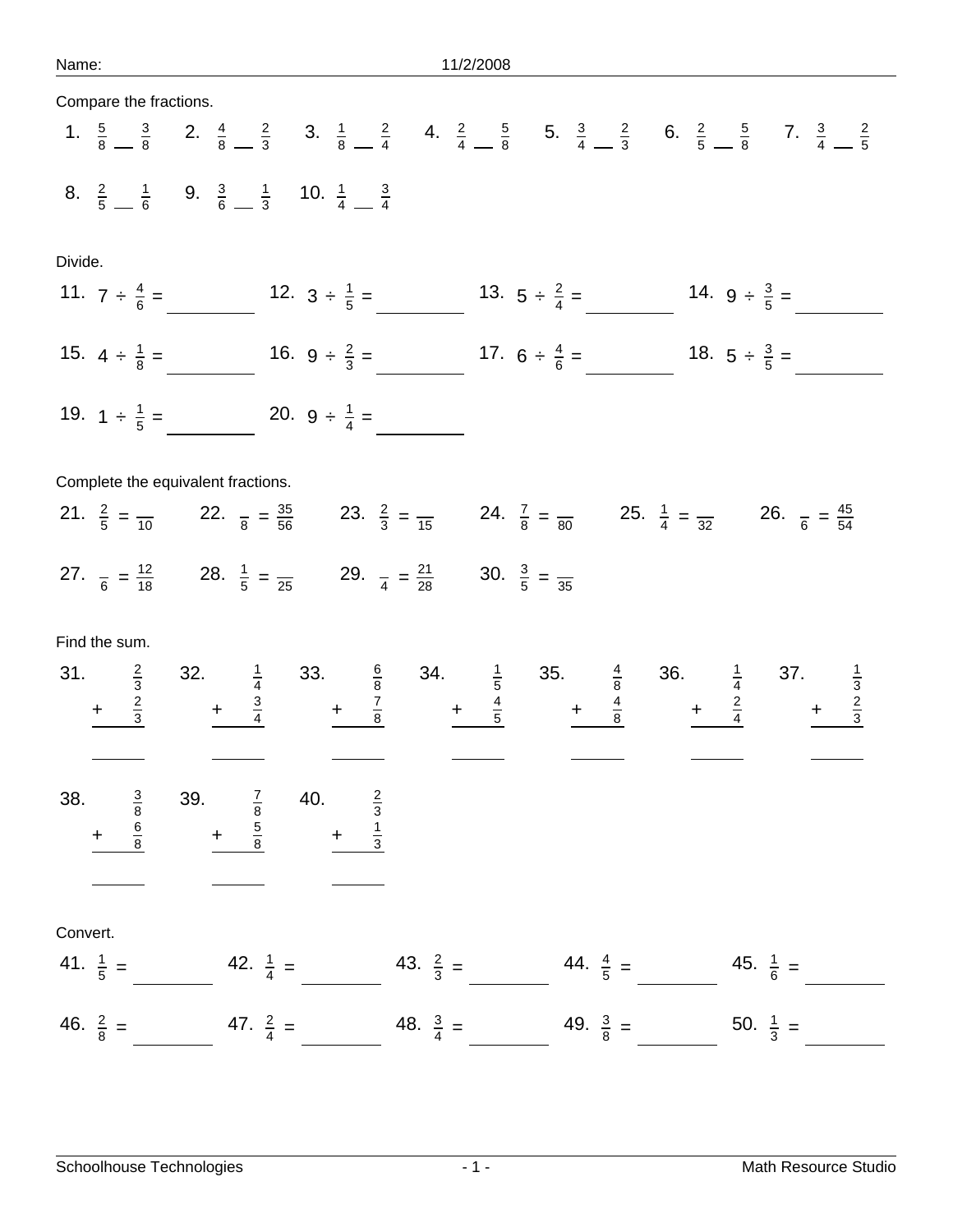Name: 11/2/2008

| Find the quotient.                                     |                                                                                                                                                                                                    |                                                                             |                                                                             |                                                                    |
|--------------------------------------------------------|----------------------------------------------------------------------------------------------------------------------------------------------------------------------------------------------------|-----------------------------------------------------------------------------|-----------------------------------------------------------------------------|--------------------------------------------------------------------|
|                                                        | 51. $\frac{1}{3} \div \frac{2}{3} =$ 52. $\frac{3}{5} \div \frac{3}{5} =$ 53. $\frac{1}{5} \div \frac{4}{5} =$ 54. $\frac{2}{3} \div \frac{1}{3} =$ 55. $\frac{3}{8} \div \frac{1}{8} =$           |                                                                             |                                                                             |                                                                    |
|                                                        | 56. $\frac{1}{3} \div \frac{1}{3} =$ 57. $\frac{1}{4} \div \frac{1}{4} =$ 58. $\frac{3}{4} \div \frac{1}{4} =$ 59. $\frac{2}{5} \div \frac{2}{5} =$ 60. $\frac{3}{6} \div \frac{1}{6} =$           |                                                                             |                                                                             |                                                                    |
| Find the product.                                      |                                                                                                                                                                                                    |                                                                             |                                                                             |                                                                    |
|                                                        | 61. $\frac{4}{6} \times \frac{4}{6} =$ 62. $\frac{1}{5} \times \frac{3}{5} =$ 63. $\frac{2}{4} \times \frac{1}{4} =$ 64. $\frac{4}{8} \times \frac{4}{8} =$ 65. $\frac{1}{4} \times \frac{3}{4} =$ |                                                                             |                                                                             |                                                                    |
|                                                        | 66. $\frac{3}{4} \times \frac{1}{4} =$ 67. $\frac{1}{6} \times \frac{2}{6} =$ 68. $\frac{4}{8} \times \frac{6}{8} =$ 69. $\frac{2}{5} \times \frac{1}{5} =$ 70. $\frac{2}{4} \times \frac{2}{4} =$ |                                                                             |                                                                             |                                                                    |
| Find the difference.                                   |                                                                                                                                                                                                    |                                                                             |                                                                             |                                                                    |
| $rac{3}{5}$                                            | 71. $\frac{4}{5}$ 72. $\frac{3}{6}$ 73. $\frac{2}{3}$ 74. $\frac{3}{4}$ 75. $\frac{4}{6}$ 76<br>$-\frac{3}{5}$ $-\frac{2}{6}$ $-\frac{1}{3}$ $-\frac{2}{4}$ $-\frac{2}{6}$                         |                                                                             |                                                                             | 76. $\frac{7}{8}$ 77. $\frac{2}{5}$<br>$\frac{5}{8}$ $\frac{1}{5}$ |
|                                                        |                                                                                                                                                                                                    |                                                                             |                                                                             |                                                                    |
| 78. $\frac{5}{6}$ 79. $\frac{4}{6}$ 80.<br>$rac{2}{6}$ | $rac{5}{6}$<br>$-\frac{4}{6}$                                                                                                                                                                      |                                                                             |                                                                             |                                                                    |
|                                                        |                                                                                                                                                                                                    |                                                                             |                                                                             |                                                                    |
| Calculate.                                             | 81. $8\frac{3}{4} + 6\frac{2}{4} = 82. 8\frac{2}{3} + 4\frac{2}{3} =$                                                                                                                              |                                                                             | 83. $6\frac{2}{5}$ + $1\frac{4}{5}$ = 84. $5\frac{3}{5}$ + $3\frac{2}{5}$ = |                                                                    |
| 85. $5\frac{4}{6}$ + $4\frac{1}{6}$ =                  |                                                                                                                                                                                                    | 86. $5\frac{4}{6} + 2\frac{5}{6} = 87$ . $7\frac{1}{4} + 4\frac{3}{4} = 87$ |                                                                             | 88. $8\frac{4}{8} + 9\frac{3}{8} =$                                |
| 89. $4\frac{1}{5}$ + $2\frac{4}{5}$ =                  | 90. $9\frac{1}{5}$ + $6\frac{2}{5}$ =                                                                                                                                                              |                                                                             |                                                                             |                                                                    |
| Multiply.                                              |                                                                                                                                                                                                    |                                                                             |                                                                             |                                                                    |
| 91. $\frac{1}{3}$ of 9 =                               | 92. $\frac{3}{4}$ of 2 =                                                                                                                                                                           |                                                                             | 93. $\frac{1}{4}$ of 5 =                                                    | 94. $\frac{2}{3}$ of 3 =                                           |
| 95. $\frac{1}{8}$ of 1 =                               | 96. $\frac{6}{8}$ of 7 =                                                                                                                                                                           | 97. $\frac{1}{8}$ of 8 =                                                    |                                                                             | 98. $\frac{2}{4}$ of 6 =                                           |
| 99. $\frac{3}{6}$ of 1 =                               | 100. $\frac{2}{4}$ of 4 =                                                                                                                                                                          |                                                                             |                                                                             |                                                                    |